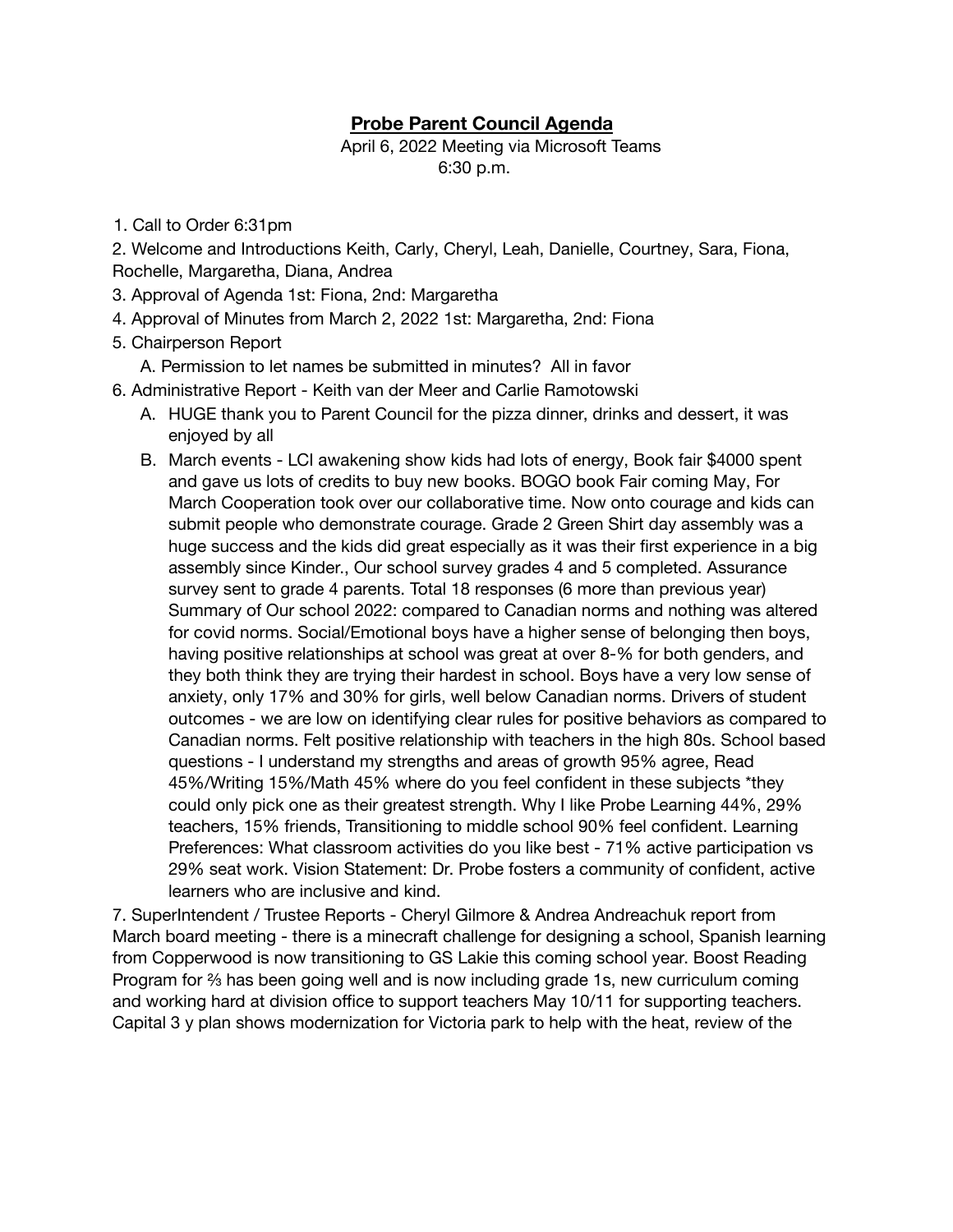new school Garry Station to open in Sept 2025, Galbraith is on the list for future modernization. U of L is back in for the High school kids who are doing dual credit this year. Covid highlights will just be on the website, next community conversation YMCA April 13 8:30-10am, little ones will have a play opportunity for young families. New elementary will be the first P3 school, means we have joined with the Public/Private/Provincial partnerships then the developer gets the contracts for maintenance for the next 20 yrs, this is not ideal as we the district get less control over maintenance projects but we will go with the flow as we always do. Funding to school councils school division pays for membership and one member to attend the AGM, every council gets \$250 for one of 3 reasons (attendance/parent learning activity/parent engagement activity) This is not the same as the \$500 fron the province this year.

8. School Spirit/Decorating - Emily Bester not in attendance

- A. Update
- B. Volunteers

9. Teacher Reports Mr. Logan grade 2 - St. Patrick's Day festivities with a ginormous leprechaun and report writing activity. Thinking Routine makes thinking uncomfortable and testing the limits of our kiddos and seeing great progress. Green Shirt day Assembly, Mrs. Boulet spearheaded the presentation. Mrs. Birch helped plan a song "The Circle of Life" around donating organs. Gr 3 have eggs in the incubator and are excited for hatching, grade 4 was focused on simple machines and building catapults, grade 5s my city care program with donations. Dance a thon kids are very excited and love pieing a teacher.

10. Division Council Report - Sara Bond there was a presentation on registered apprenticeship program/dual credit programs and there is another one on April 28. \$500 granted again in next provincial budget, must be used by August for financials to the government

- 11. Old Business
	- A. Engagement Grant book club / author presentation (with SJF or separately) All in favor of the book club
- 12. New Business
	- A. Sports Day hot lunch June 22 & 23 over 2 days to help space kids out and not rush through stations, we will do one day lunch and address a date based on volunteers.
	- B. Special request to fund Grade 5 farewell and Pancake breakfast funds from the last 2 SJF hot lunches to fund these since we cannot ask for food to be brought in from parents.

Discussion: Opposition put forth concerns of setting a precedent that we will fund these events every year when not in budget, in addition noted that the pancake breakfast was a thank you to the families of probe from the school and we don't normally fund this activity for ourselves. There was concern that using "all" school funds for a singular grade event is unfair as hot lunch funds are generated by all grade levels and if we fund a specific grade level event with those funds the same should be offered to all grades in fairness.